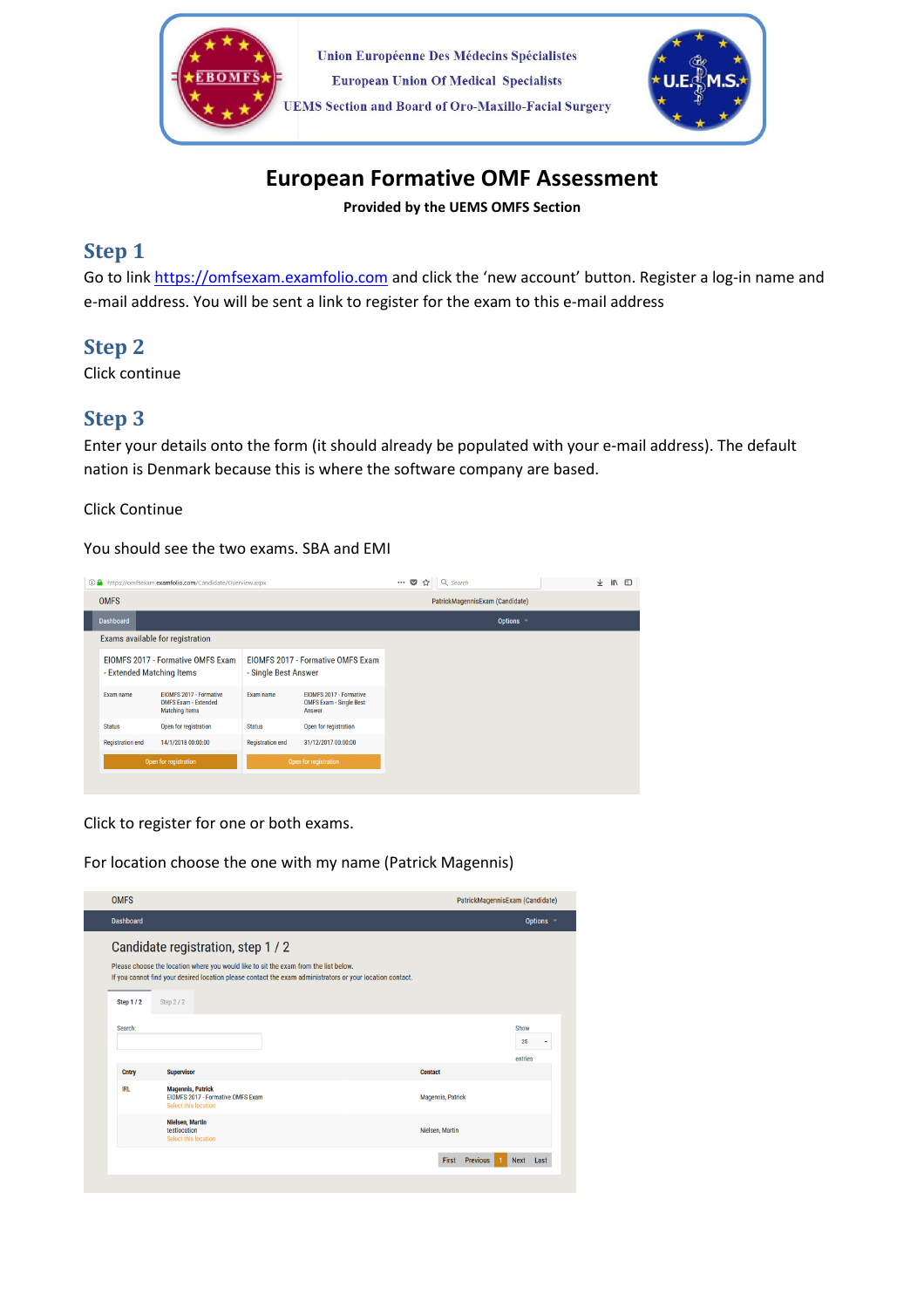### Step 4

#### Complete step 2 of the form

To progress you have to enter your level of training and your EU citizenship status. This is not a Brexit related question, but a standard one for European exams. You will be able to complete this assessment from any nation.

| <b>OMFS</b>                 |                                                                                                                                                          | PatrickMagennisExam (Candidate) |  |  |
|-----------------------------|----------------------------------------------------------------------------------------------------------------------------------------------------------|---------------------------------|--|--|
| Dashboard                   |                                                                                                                                                          | Options -                       |  |  |
| Check details and register  | Candidate registration, step 2 / 2                                                                                                                       |                                 |  |  |
| Step 1/2                    | Step 2/2                                                                                                                                                 |                                 |  |  |
| <b>EU Citizen</b>           | Please select 'yes' if you are a citizen of the European Union                                                                                           | ٠                               |  |  |
| <b>Years of training</b>    | If you are in a recognised training program please select the year of training. Select 'Not applicable' if you are not in a recognised training program. |                                 |  |  |
| <b>Registration details</b> |                                                                                                                                                          |                                 |  |  |
| Exam:                       | EIOMFS 2017 - Formative OMFS Exam - Single Best Answer<br>[Description goes here]                                                                        |                                 |  |  |
| Location:                   | <b>EIOMFS 2017 - Formative OMFS Exam</b>                                                                                                                 |                                 |  |  |
|                             | Ireland                                                                                                                                                  |                                 |  |  |

## Step 5

Your dashboard will then show you have registered for the exam. You can choose a time to take the assessment which is convenient to you.

It would be best for you to find a time when you can be undisturbed.

| <b>OMFS</b>      |                                                           |                                                                       | PatrickMagennisExam (Candidate)                                       |
|------------------|-----------------------------------------------------------|-----------------------------------------------------------------------|-----------------------------------------------------------------------|
| <b>Dashboard</b> |                                                           |                                                                       | Options $\sim$                                                        |
| Registered exams |                                                           |                                                                       |                                                                       |
| Answer           | EIOMFS 2017 - Formative OMFS Exam - Single Best           | EIOMFS 2017 - Formative OMFS Exam - Extended<br><b>Matching Items</b> |                                                                       |
| Exam name        | EIOMFS 2017 - Formative OMFS Exam - Single Best<br>Answer | Exam name                                                             | EIOMFS 2017 - Formative OMFS Exam - Extended<br><b>Matching Items</b> |
| <b>Status</b>    | You are registered for this exam                          | <b>Status</b>                                                         | You are registered for this exam                                      |
| Exam time        | 14/12/2017 09:56:00 AM to 31/1/2018 12:00:00 AM           | Exam time                                                             | 14/12/2017 09:55:00 AM to 31/1/2018 12:00:00 AM                       |
| More information | <b>Click here</b>                                         | More information                                                      | <b>Click here</b>                                                     |
|                  | <b>Start</b>                                              |                                                                       | <b>Start</b>                                                          |